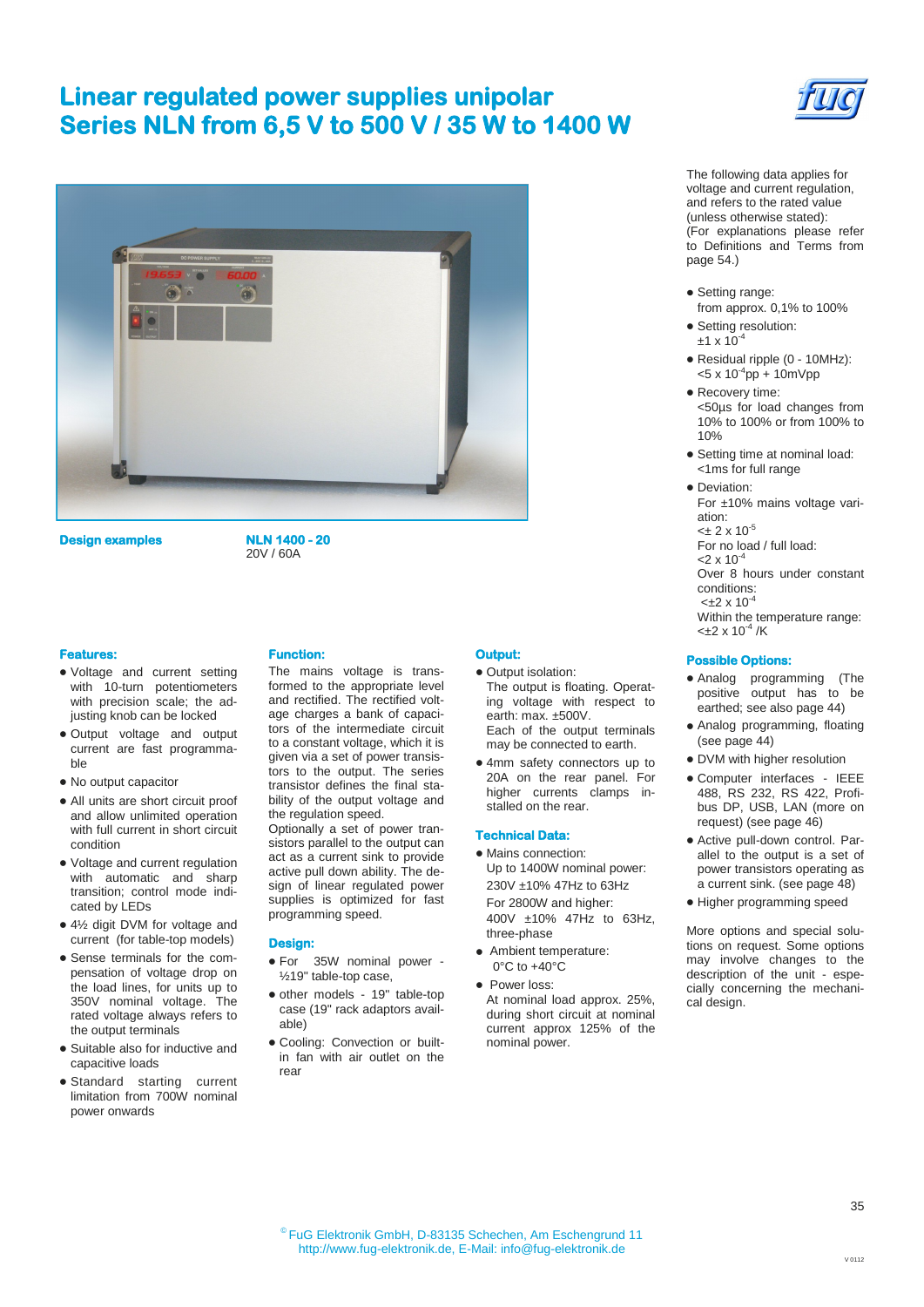# **Linear regulated power supplies unipolar Series NLN from 6,5 V to 500 V / 35 W to 1400 W**





## **Design example**

**NLN 700 - 250**  250V / 2,8A

Customised design (Non standard voltage/ current prepared for 19" build-in)

|            | <b>Type</b>    | Voltage                  | Current         | Width                            | Height          | Depth  | Weight  |
|------------|----------------|--------------------------|-----------------|----------------------------------|-----------------|--------|---------|
|            |                |                          |                 |                                  |                 |        |         |
| <b>NLN</b> | $35 - 6,5$     | $6,5$ V<br>$0 -$         | $0 -$<br>5 A    | 222<br>$\frac{1}{2}$ 19" /<br>mm | 3 U / 133<br>mm | 350 mm | $5$ kg  |
| <b>NLN</b> | $140 -$<br>6,5 | $6,5$ V<br>$0 -$         | 10 A<br>$0 -$   | 19"<br>443<br>mm                 | 3 U / 133<br>mm | 350 mm | 10 kg   |
| <b>NLN</b> | $350 - 6,5$    | $6,5$ V<br>$0 -$         | 30 A<br>$0 -$   | 19"/<br>443<br>mm                | 4 U / 177<br>mm | 450 mm | 19 kg   |
| <b>NLN</b> | $700 - 6,5$    | $6,5$ V<br>$0 -$         | 60 A<br>$0 -$   | $19"$ /<br>443<br>mm             | 4 U / 177<br>mm | 550 mm | 38 kg   |
| <b>NLN</b> | $1400 - 6,5$   | $6,5$ V<br>$0 -$         | $0 -$<br>120 A  | 19"/<br>443<br>mm                | 7 U / 310<br>mm | 550 mm | 50 kg   |
|            |                |                          |                 |                                  |                 |        |         |
| <b>NLN</b> | $35 - 12,5$    | 12,5 $V$<br>$0 -$        | 2,5A<br>$0 -$   | $\frac{1}{2}19"$ /<br>222<br>mm  | 3 U / 133<br>mm | 350 mm | $5$ kg  |
| <b>NLN</b> | $140 - 12,5$   | $12,5$ V<br>0 -          | $0 -$<br>8 A    | 19"/<br>443<br>mm                | 3 U / 133<br>mm | 350 mm | $10$ kg |
| <b>NLN</b> | $350 - 12,5$   | 12,5 $V$<br>$0 -$        | $0 -$<br>20 A   | 443<br>19"/<br>mm                | 4 U / 177<br>mm | 450 mm | 19 kg   |
| <b>NLN</b> | $700 - 12,5$   | $12,5$ V<br>$0 -$        | 50 A<br>$0 -$   | 19"<br>443<br>mm                 | 4 U / 177<br>mm | 550 mm | 38 kg   |
| <b>NLN</b> | $1400 - 12,5$  | 12,5 $V$<br>$0 -$        | $0 -$<br>80 A   | 19"/<br>443<br>mm                | 7 U / 310 mm    | 550 mm | 50 kg   |
|            |                |                          |                 |                                  |                 |        |         |
| <b>NLN</b> | 20<br>$35 -$   | 20 V<br>$0 -$            | $0 -$<br>1,5A   | $\frac{1}{2}$ 19" /<br>222<br>mm | 3 U / 133<br>mm | 350 mm | 5 kg    |
| <b>NLN</b> | $140 -$<br>20  | $0 -$<br>20 V            | $0 -$<br>6 A    | 19"/<br>443<br>mm                | 3 U / 133<br>mm | 350 mm | $10$ kg |
| <b>NLN</b> | $350 - 20$     | 20 V<br>$0 -$            | $0 -$<br>15 A   | 19"/<br>443<br>mm                | 4 U / 177<br>mm | 450 mm | $19$ kg |
| <b>NLN</b> | $700 - 20$     | $0 -$<br>20 V            | $0 -$<br>30 A   | 19"/<br>443<br>mm                | 4 U / 177<br>mm | 550 mm | 35 kg   |
| <b>NLN</b> | $1400 - 20$    | 20 <sub>V</sub><br>$0 -$ | 60 A<br>$0 -$   | 19"/<br>443<br>mm                | 7 U / 310 mm    | 550 mm | 50 kg   |
|            |                |                          |                 |                                  |                 |        |         |
| <b>NLN</b> | 35<br>$35 -$   | 35 V<br>$0 -$            | $0 -$<br>1A     | $\frac{1}{2}$ 19" /<br>222<br>mm | 3 U / 133<br>mm | 350 mm | 5 kg    |
| <b>NLN</b> | $140 -$<br>35  | 35 V<br>0 -              | 4 A<br>0 -      | 19"<br>443<br>mm                 | 3 U / 133<br>mm | 350 mm | $10$ kg |
| <b>NLN</b> | $350 - 35$     | 35 V<br>$0 -$            | $0 -$<br>10 A   | 19"/<br>443<br>mm                | 4 U / 177<br>mm | 450 mm | 19 kg   |
| <b>NLN</b> | $700 -$<br>35  | 35 V<br>$0 -$            | 20 A<br>$0 -$   | 19"<br>443<br>mm                 | 4 U / 177<br>mm | 550 mm | 35 kg   |
| <b>NLN</b> | $1400 - 35$    | $0 -$<br>35 V            | $0 -$<br>40 A   | 19"/<br>443<br>mm                | 7 U / 310 mm    | 550 mm | 50 kg   |
|            |                |                          |                 |                                  |                 |        |         |
| <b>NLN</b> | $35 -$<br>65   | 65 V<br>$0 -$            | $0 -$<br>500 mA | $\frac{1}{2}$ 19" /<br>222<br>mm | 3 U / 133<br>mm | 350 mm | 5 kg    |
| <b>NLN</b> | $140 - 65$     | 65 V<br>0 -              | 2A<br>0 -       | 19"/<br>443<br>mm                | 3 U / 133<br>mm | 350 mm | 10 kg   |
| <b>NLN</b> | $350 - 65$     | 65 V<br>$0 -$            | 5 A<br>$0 -$    | 19"/<br>443<br>mm                | 4 U / 177<br>mm | 450 mm | $19$ kg |
| <b>NLN</b> | $700 - 65$     | 65 V<br>$0 -$            | 10A<br>$0 -$    | 19"/<br>443<br>mm                | 4 U / 177<br>mm | 550 mm | 35 kg   |
| <b>NLN</b> | $1400 - 65$    | 65 V<br>$0 -$            | $0 -$<br>20 A   | 19"/<br>443<br>mm                | 7 U / 310 mm    | 550 mm | 50 kg   |
|            |                |                          |                 |                                  |                 |        |         |

On request we deliver power supplies of this type also with higher power.

36